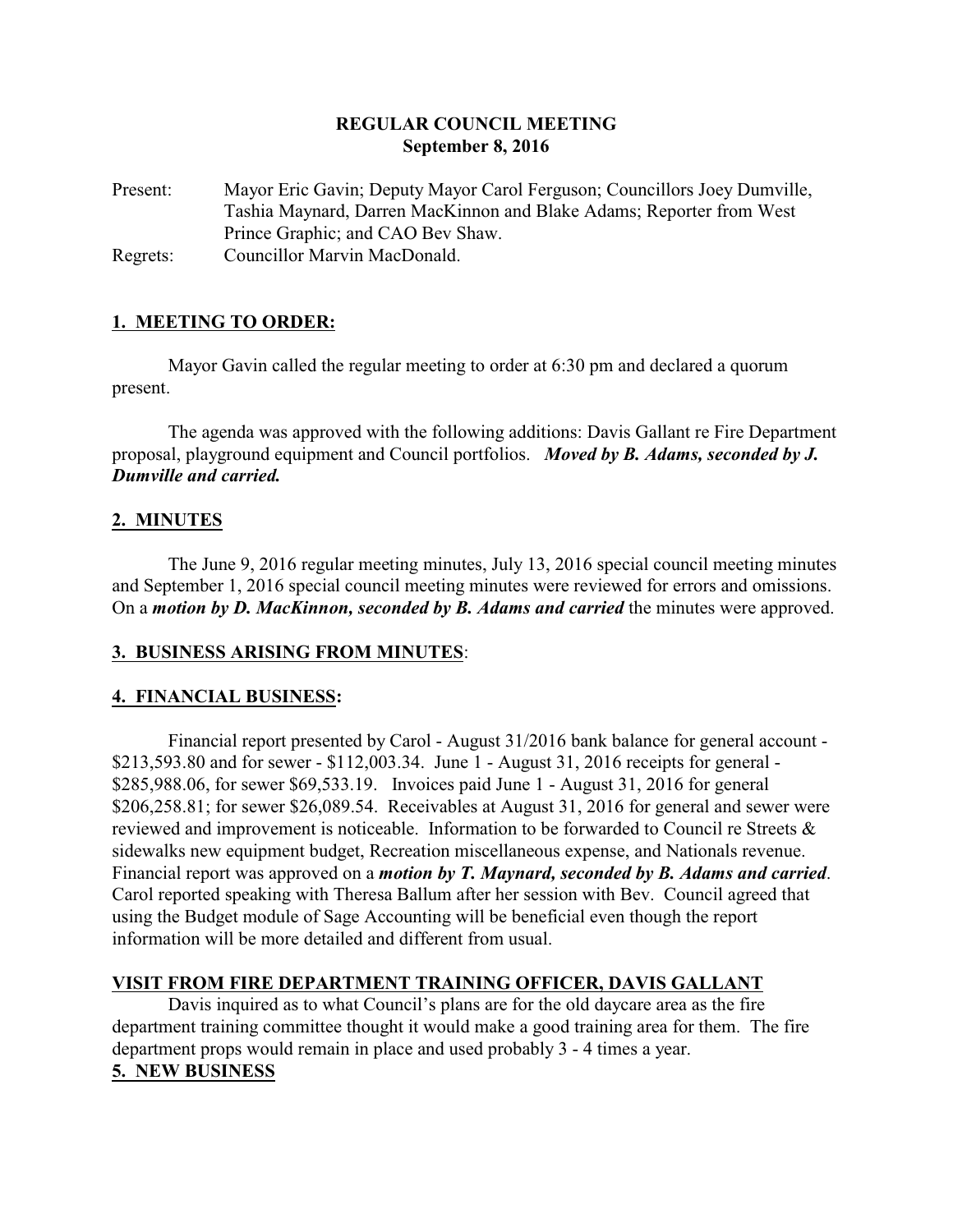*1. Mayor's report* - Eric reported attending the Infrastructure Secretariat and highway construction funding announcements.

2. *Administrator's report -* Bev reported no further information since last spring on the O'Halloran lawsuit. Work consisted of CWWF sewer project, boundary extension application and asset management. Building permits issued for United Church Manse for storage building valued at \$2500 and Springfield West Gospel Hall for church and hall valued at \$400,000. Overtime for Bev currently at .5 hour and Dale's is approximately 24 hours.

## *3. Reports from Departments*

*Development* - Blake provided copies of WSP report on Pate subdivision plan. Carol and Blake met with potential tenants for strip mall and also mentioned speaking with a developer who may be interested in the mall project.

*Properties -* Darren mentioned the garbage receptacles and hoped Council would consider purchasing for the Town. Council agreed that bases of street light standards be painted using a wire brush to clean and brush painted. To contact Curling Club regarding the gravel in the middle of their parking lot. To have Dale drag the walking track.

**Police - June, July and August RCMP reports reviewed.** (Cpl. Lisa Jones joined the meeting and discussed the fines and speeding issues.)

*Recreation -* Jeff's report circulated. The Women's Nationals and Baseball tournament were very successful and this weekend is the men's Eastern Canadians with 4 teams. The report highlighted other events held during the summer. Council directed that an anonymous survey be circulated to parents of day camp this summer.

*Moved by D. MacKinnon, seconded by J. Dumville and carried that proceeds of \$515* from circus recently held in Town, be donated to West Prince Horseman's Club for allowing the event to be held on their property.

**Sanitation -** Eric stated that the CWWF project for \$1.4 M is underway, aeration at lagoon has helped the issues at the lagoon and as well manholes in the field behind Paul Smallman's are being raised to eliminate run off.

*Streets & Sidewalks -* To have banners removed from light standards when Christmas ones are put up.

*Fire Department -* circulated.

*4. Dog Bylaw -* Town of O'Leary Bylaw # 2016 - 3 Relating to Dogs and the Licensing Thereof was approved for second reading on a *motion by T. Maynard, seconded by D. MacKinnon and carried. Moved by T. Maynard, seconded by D. MacKinnon and carried that* Bylaw # 2016 - 3 Relating to Dogs and the Licensing Thereof be adopted and formally declared to be passed.

*5. Western Hospital request - Moved by B. Adams, seconded by C. Ferguson and carried* that the Town of O'Leary support the Western Hospital patient services directory by sponsoring an ad for \$185.00.

### *6. Other business & correspondence:*